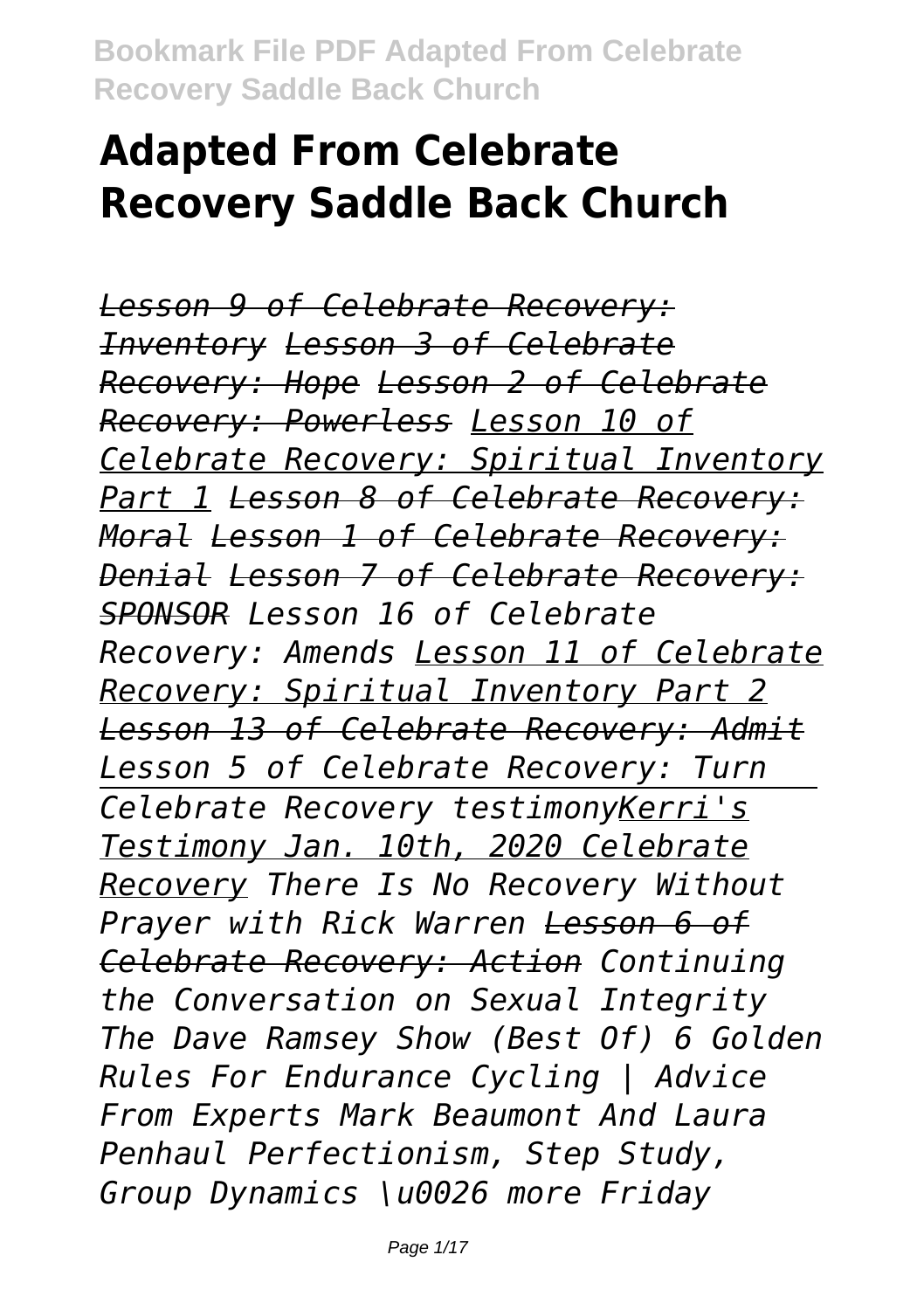*Q\u0026A*

*Celebrate Recovery and Dual Diagnosis - Pastor John BakerAdapted From Celebrate Recovery Saddle*

*Celebrate Recovery COVID-19 Support Line. 949-609-8339. During the COVID-19 pandemic and subsequent quarantine, Celebrate Recovery is here for you. Are you a member of Saddleback Church and have discovered that you need to start working on an area in your life that needs recovery? Or are you currently struggling in your recovery?*

*Saddleback Church: Ministries: Celebrate Recovery Saddleback Lake Forest CRCR groups are for Saddleback members. If you would like more information on joining one of these groups, please email us at SaddlebackCRCR@saddleback.com. Celebrate Recovery will resume regular meetings when the current COVID-19 quarantine is lifted. What Is Celebrate Recovery?*

*Saddleback Church: Ministries: Celebrate Recovery Celebrate Recovery is a safe place to* Page 2/17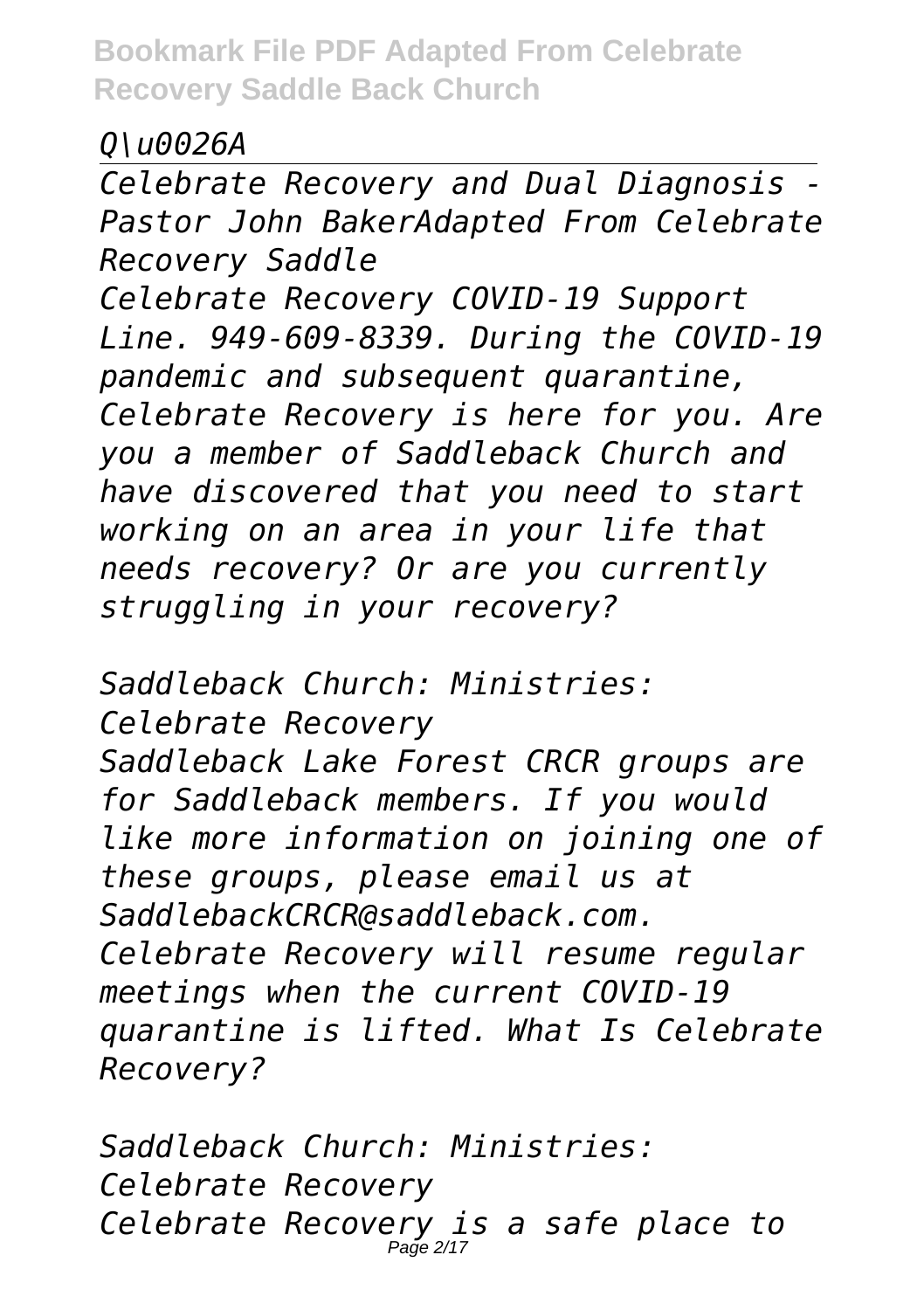*address destructive or compulsive behaviors, unhealthy relationships, addictions (drugs, alcohol, food, pornography), anger, shame, codependency (addiction to people and control), past abuse and so much more. People can find freedom from any hurt, hang-up or habit that is making their life unmanageable.*

*Saddleback Church: Ministries: Celebrate Recovery Adapted From Celebrate Recovery Saddle Back Church Eventually, you will totally discover a supplementary experience and execution by spending more cash. yet when? pull off you agree to that you require to get those every needs next having significantly cash?*

*Adapted From Celebrate Recovery Saddle Back Church Adapted From Celebrate Recovery Saddle Celebrate Recovery COVID-19 Support Line. 949-609-8339. During the COVID-19 pandemic and subsequent quarantine, Celebrate Recovery is here for you. Are you a member of Saddleback Church and have discovered that you need to start* Page 3/17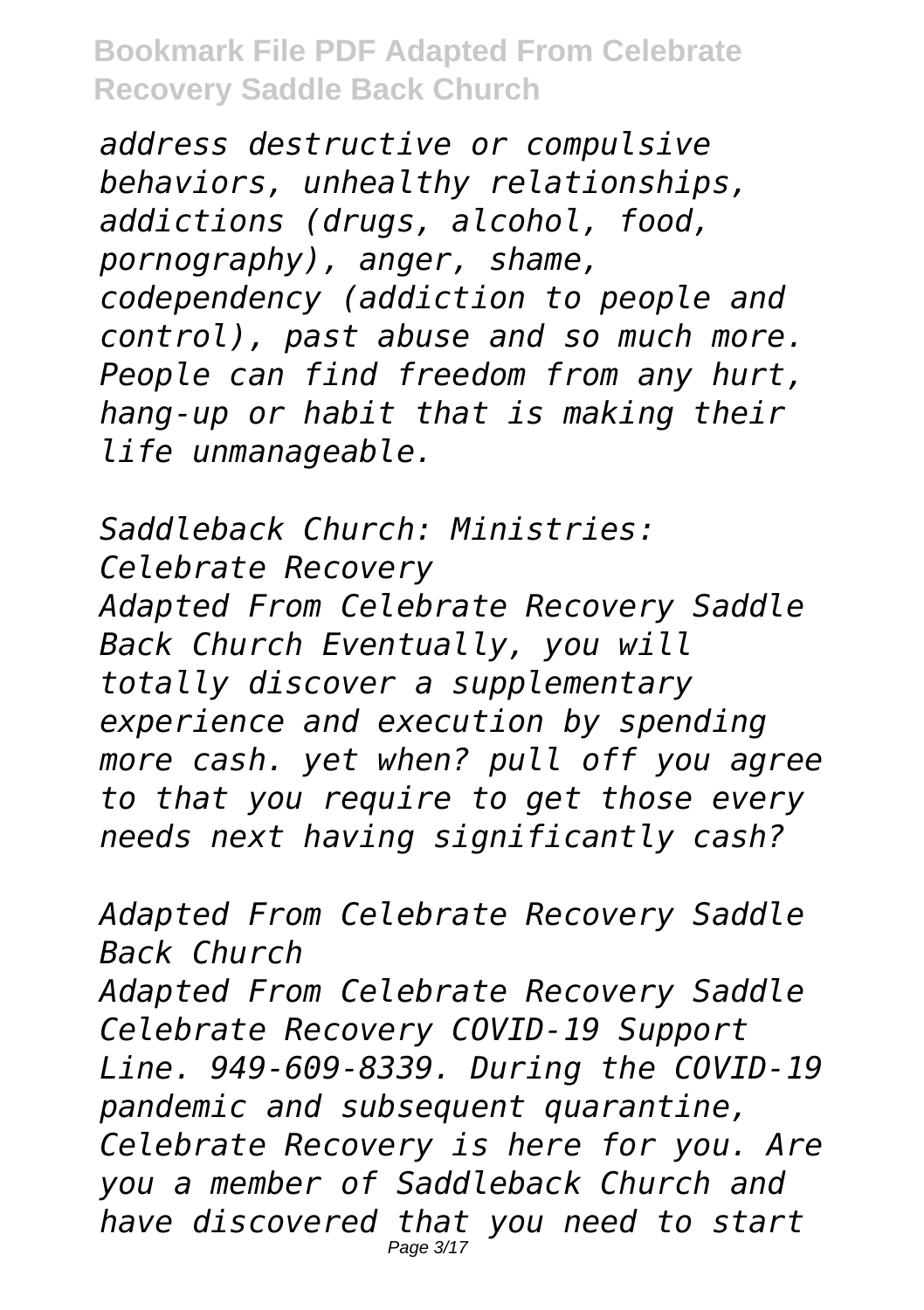*working on an area in your life that needs recovery? Or*

*Adapted From Celebrate Recovery Saddle Back Church Celebrate Recovery is the number one outreach ministry at Saddleback Church, with over 70 percent of its members now coming from outside the church. The first 10 years were the birth stage of Celebrate Recovery, and now God is calling us to take it to the world. There are now 35,000 Celebrate Recovery churches around the world, and that number continues to grow.*

*History of CR - Celebrate Recovery The purpose of Saddleback Church´s Celebrate Recovery ministry is to fellowship and celebrate God´s healing power in our lives through the "8 Recovery Principles." This experience allows us to "be changed." We open the door by sharing our experiences, strengths and hopes with one another.*

*Saddleback Church: Ministries: Celebrate Recovery Celebrate Recovery is a Christ-*Page 4/17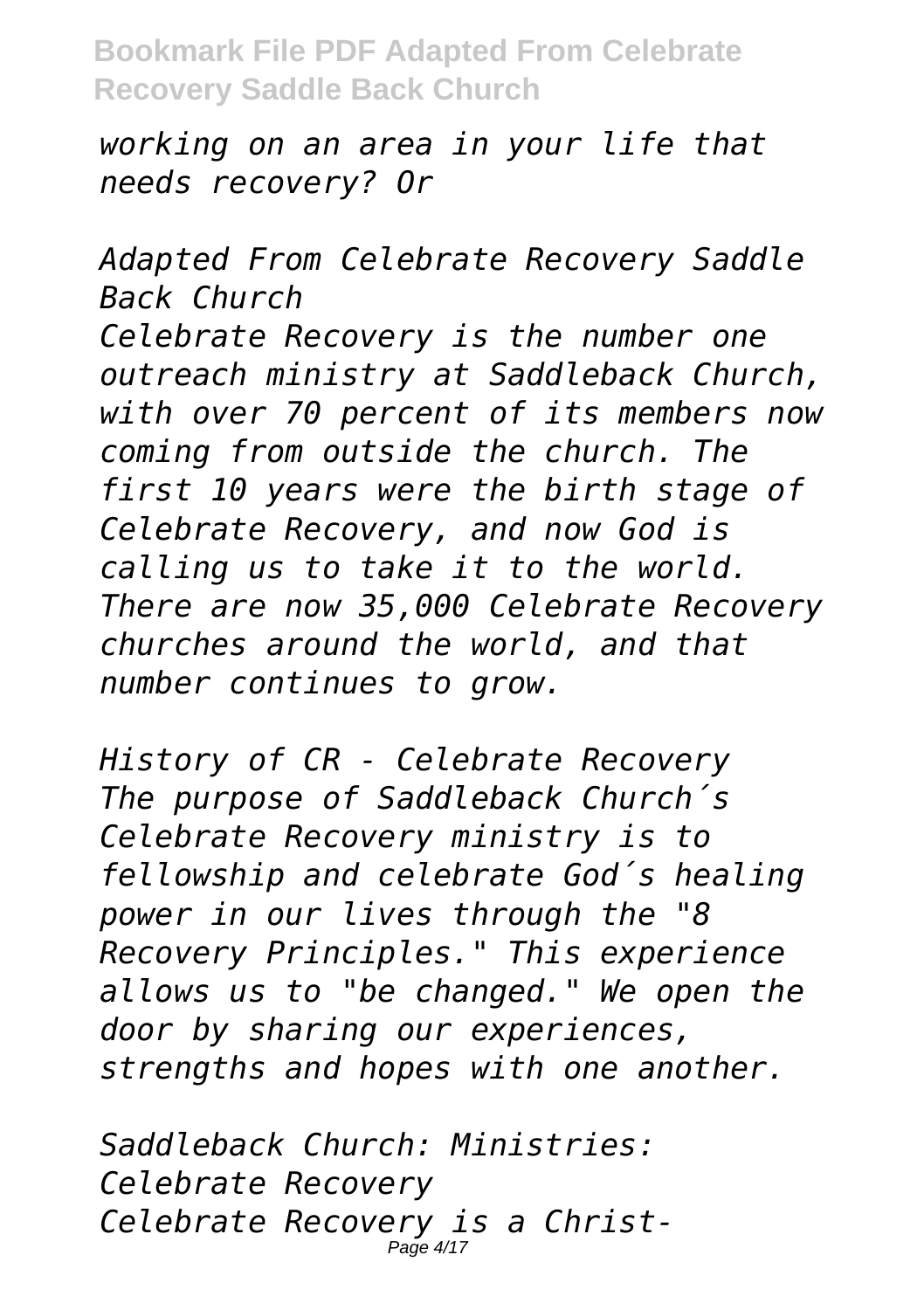*centered, 12 step recovery program for anyone struggling with hurt, pain or addiction of any kind. Celebrate Recovery is a safe place to find community and freedom from the issues that are controlling our life.*

*Celebrate Recovery Homepage • Assisting chaplains and prison volunteers build healthy in-custody churches and healthy ministries including the Purpose Driven Life, Celebrate Recovery, and successive Saddleback Small Group campaigns such as the upcoming "Year of Hope." • Participating in outreach events within prisons or to prisoner's families.*

*Saddleback Church: Ministries: Saddleback Inside Ryan Holladay, pastor of Lower Manhattan Community Church in downtown New York City, grew up at Saddleback Church. As the son of Pastor Tom Holladay and nephew of Pastor Rick Warren, Ryan knows what it means to be Purpose Driven, having served in Saddleback Kids, Junior High Ministry, and High School Ministry for many* Page 5/17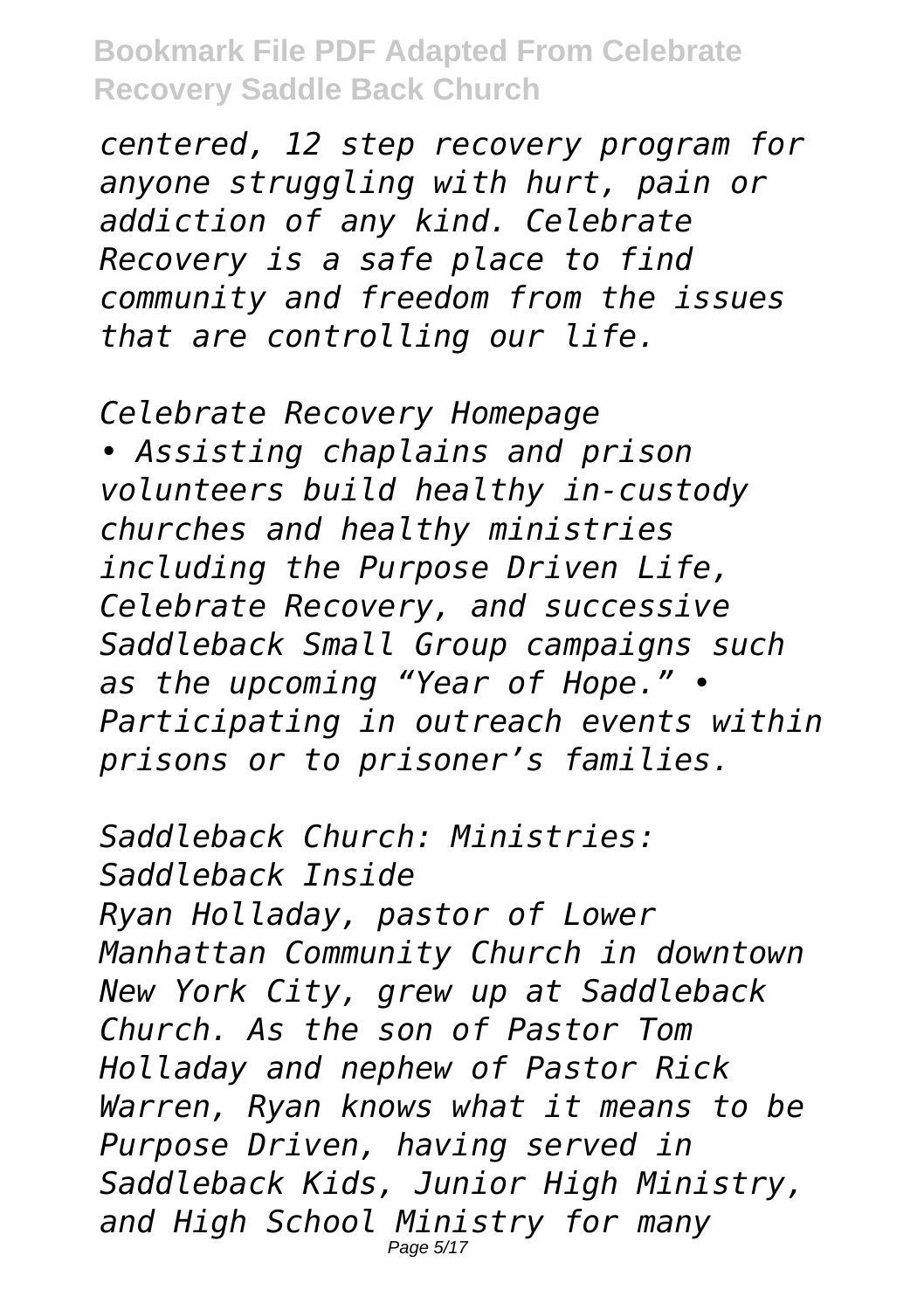*years. Join us as we welcome Ryan back to Orange County and watch him ...*

*Saddleback Church: Series: The Annoying Love of God "We are a fellowship of bikers who have found healing in Jesus Christ through the ministry of Celebrate Recovery helping others to realize that change is possible." Our purpose is to share the healing power of Jesus Christ by serving in and promoting the ministry of Celebrate Recovery while continuing to grow in our personal, individual recoveries.*

*Broken Chains - Celebrate Recovery What is Celebrate Recovery? It is a Christ centered, 12 step recovery program for anyone struggling with hurt, pain or addiction of any kind. Saddleback Resources*

*Saddleback Resources - Celebrate Recovery Visit. We are one church in many locations. Whether you're from Orange County, Hong Kong, or somewhere in between, we have a campus for you.* Page 6/17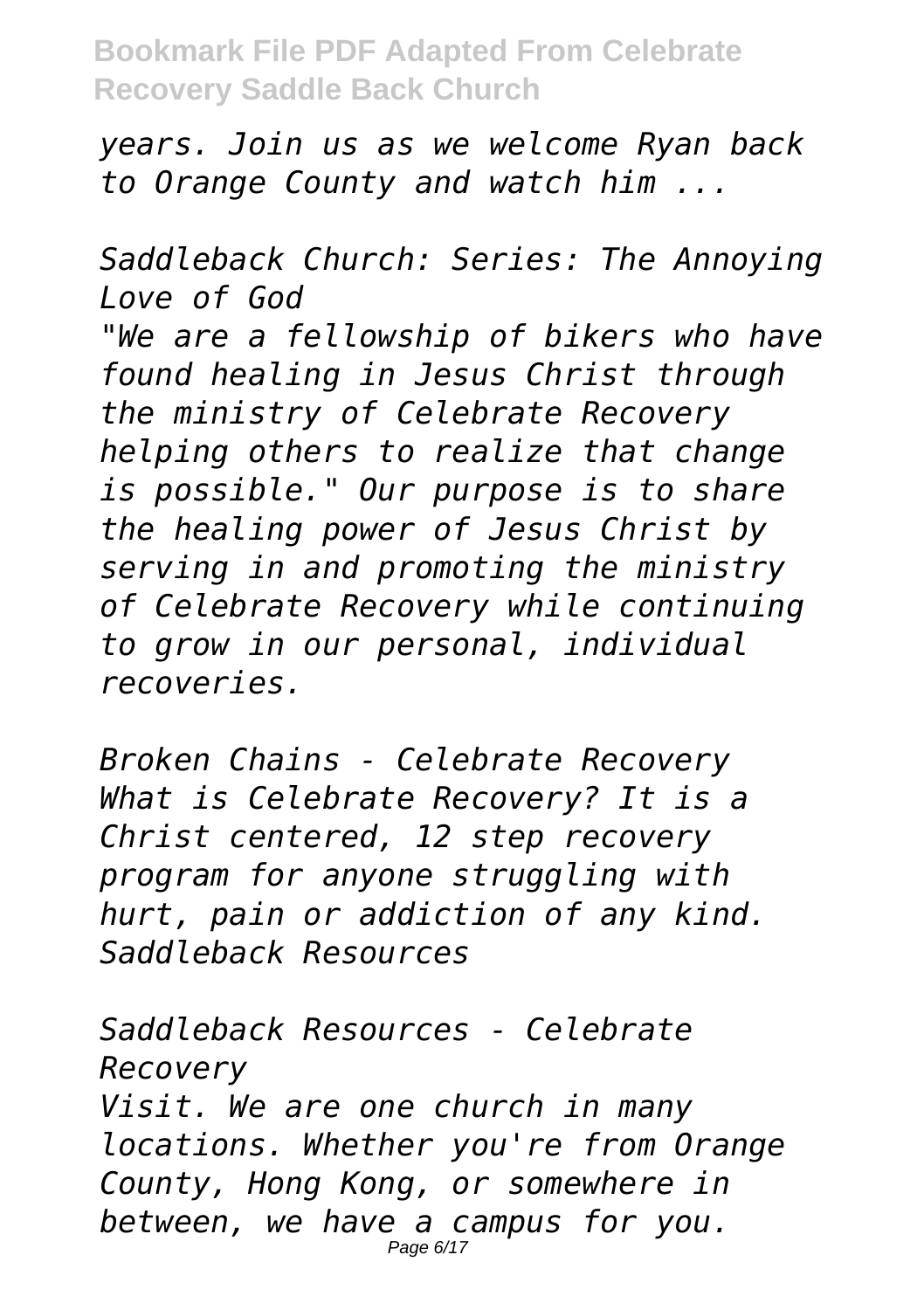#### *Check out a campus today.*

*Saddleback Church: Search There is a way which seemeth right unto a man, but the end thereof are the ways of death. (Proverbs:14:12) I recently attended the Celebrate Recovery Summit 2005 at Saddleback Church in Southern California.*

*"A Way Which Seemeth Right..." | thebereancall.org*

*However, many other 12 Step groups follow a similar format, and even those that have adapted their own programs like SMART Recovery, Refuge Recovery or Celebrate Recovery — can use the same basic framework for their own meetings. Both SMART Recovery and Celebrate Recovery use group discussion formats, but meetings of the former includes ...*

*Recovery meetings: What you need to know about a crucial ... Saddleback Church is our home. It is where we worship, fellowship, attend 12-step meetings, and Bible studies. Celebrate Recovery® is a Biblical program for helping people overcome* Page 7/17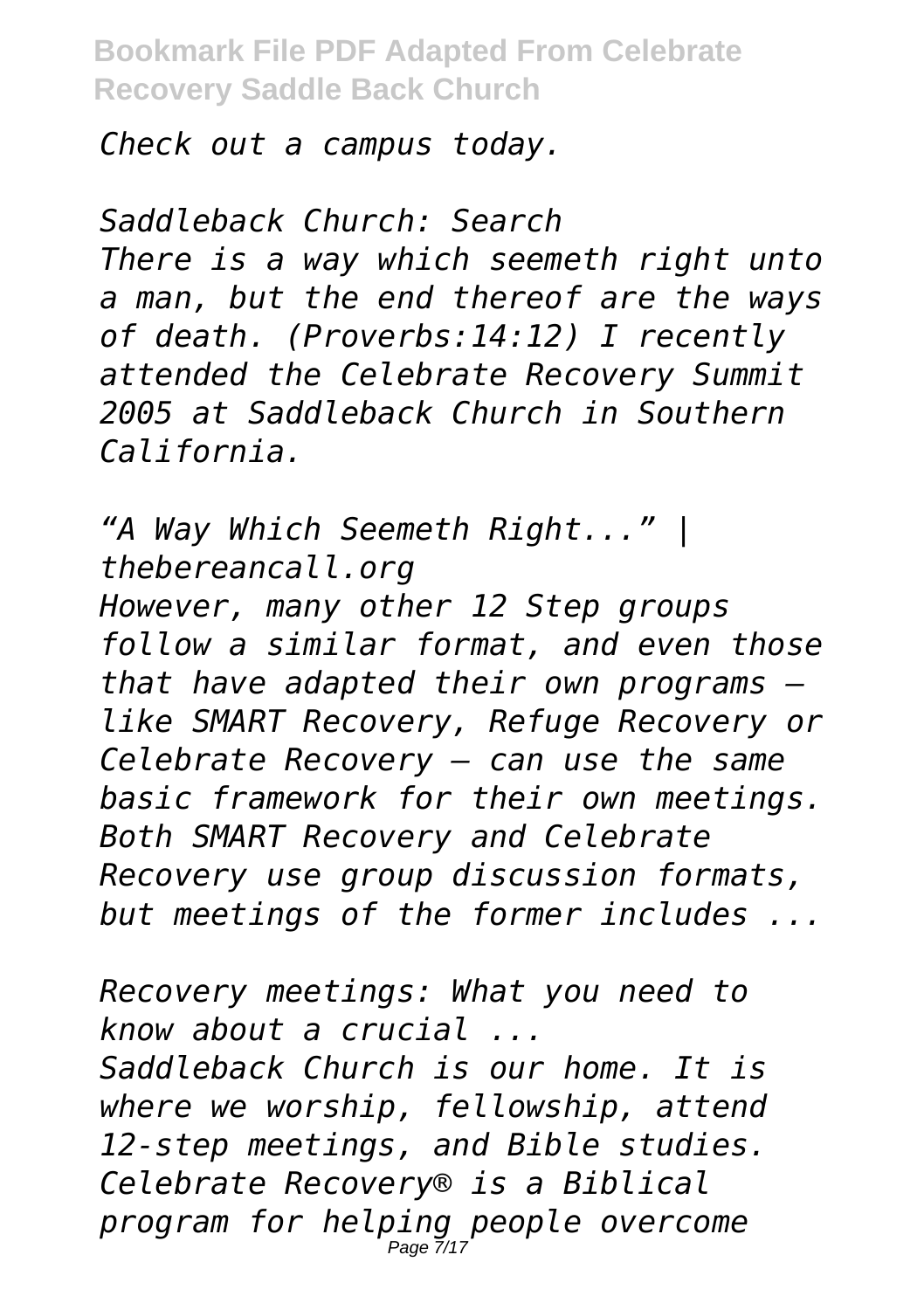*their hurts, habits and hang-ups, using 8 principals based on the Beatitudes of the New Testament and 12 Biblical steps to recovery.*

*California Addiction Treatment Ministries | Christ ... He is currently serving there as pastor of Celebrate Recovery and is one of the church's five elders. Over the last 23 years, nearly 27,000 individuals have gone through this Christ-centered recovery program at Saddleback Church. The program is now being used in thousands of churches nationwide.*

*Celebrate Your Recovery - FaithGateway About God. God is the creator and ruler of the universe. He has eternally existed in three persons – the Father, the Son, and the Holy Spirit.*

*About - What We Believe - Saddleback Church Celebrate Recovery® Inside is the prison and jail extention of the Celebrate Recovery® Ministry, a program founded by John and Cheryl Baker of Saddleback Valley Community Church in* Page 8/17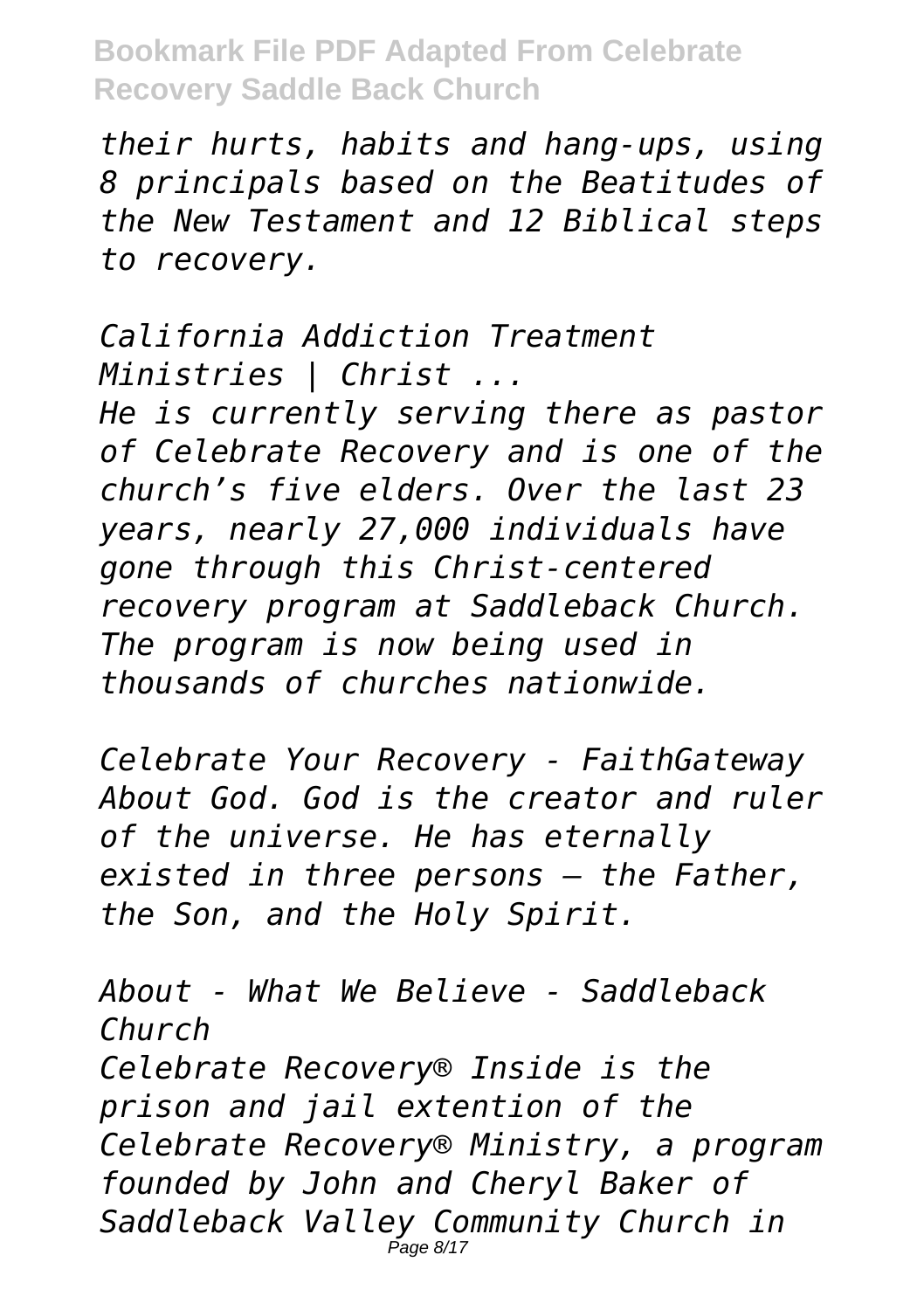*Lake Forest, California, that encourages fellowship and celebrates Christ's healing power in the lives of people as they work their way along the road to recovery.*

*Lesson 9 of Celebrate Recovery: Inventory Lesson 3 of Celebrate Recovery: Hope Lesson 2 of Celebrate Recovery: Powerless Lesson 10 of Celebrate Recovery: Spiritual Inventory Part 1 Lesson 8 of Celebrate Recovery: Moral Lesson 1 of Celebrate Recovery: Denial Lesson 7 of Celebrate Recovery: SPONSOR Lesson 16 of Celebrate Recovery: Amends Lesson 11 of Celebrate Recovery: Spiritual Inventory Part 2 Lesson 13 of Celebrate Recovery: Admit Lesson 5 of Celebrate Recovery: Turn Celebrate Recovery testimonyKerri's Testimony Jan. 10th, 2020 Celebrate Recovery There Is No Recovery Without Prayer with Rick Warren Lesson 6 of Celebrate Recovery: Action Continuing the Conversation on Sexual Integrity The Dave Ramsey Show (Best Of) 6 Golden Rules For Endurance Cycling | Advice* Page 9/17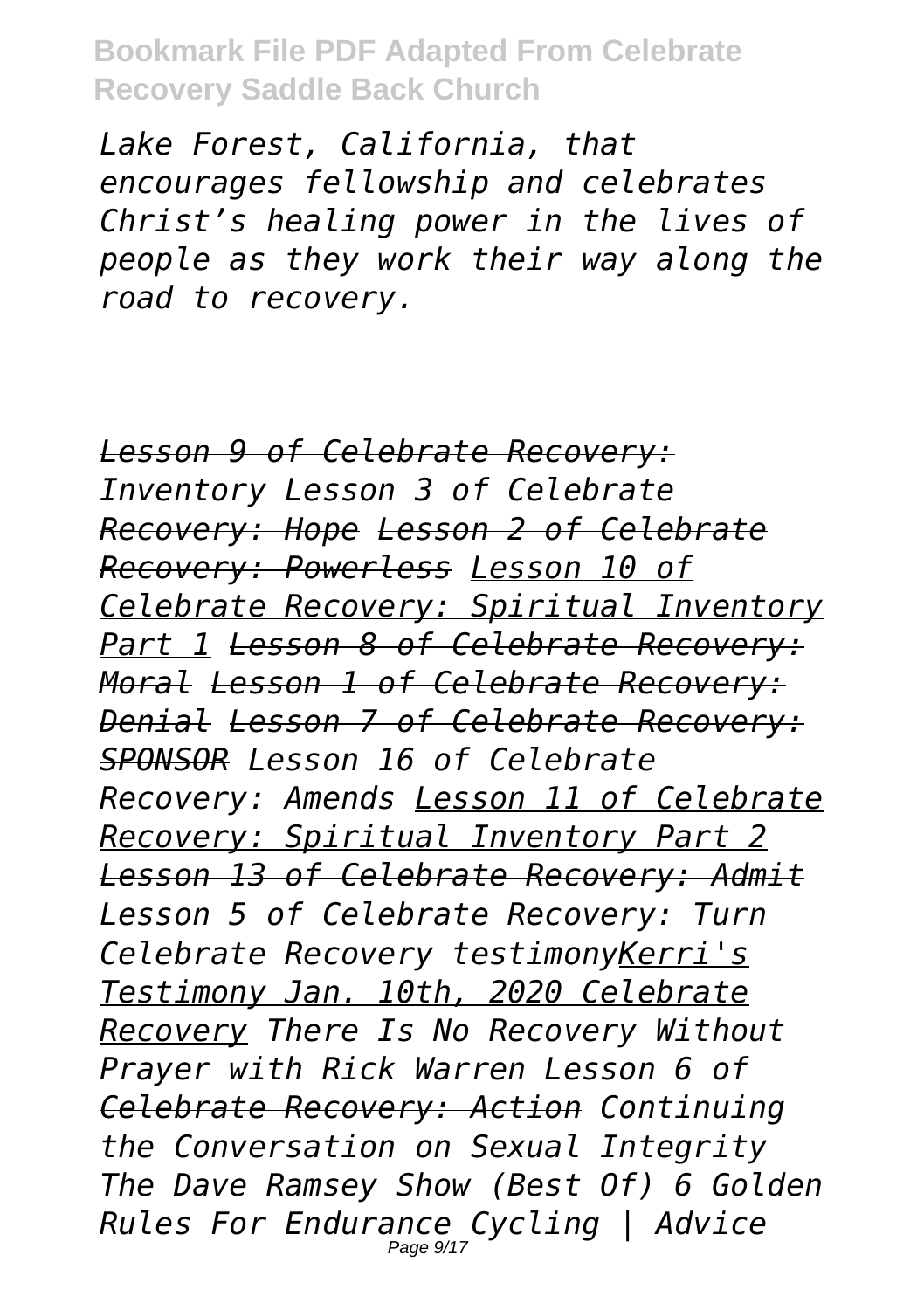*From Experts Mark Beaumont And Laura Penhaul Perfectionism, Step Study, Group Dynamics \u0026 more Friday Q\u0026A*

*Celebrate Recovery and Dual Diagnosis - Pastor John BakerAdapted From Celebrate Recovery Saddle*

*Celebrate Recovery COVID-19 Support Line. 949-609-8339. During the COVID-19 pandemic and subsequent quarantine, Celebrate Recovery is here for you. Are you a member of Saddleback Church and have discovered that you need to start working on an area in your life that needs recovery? Or are you currently struggling in your recovery?*

*Saddleback Church: Ministries: Celebrate Recovery Saddleback Lake Forest CRCR groups are for Saddleback members. If you would like more information on joining one of these groups, please email us at SaddlebackCRCR@saddleback.com. Celebrate Recovery will resume regular meetings when the current COVID-19 quarantine is lifted. What Is Celebrate Recovery?*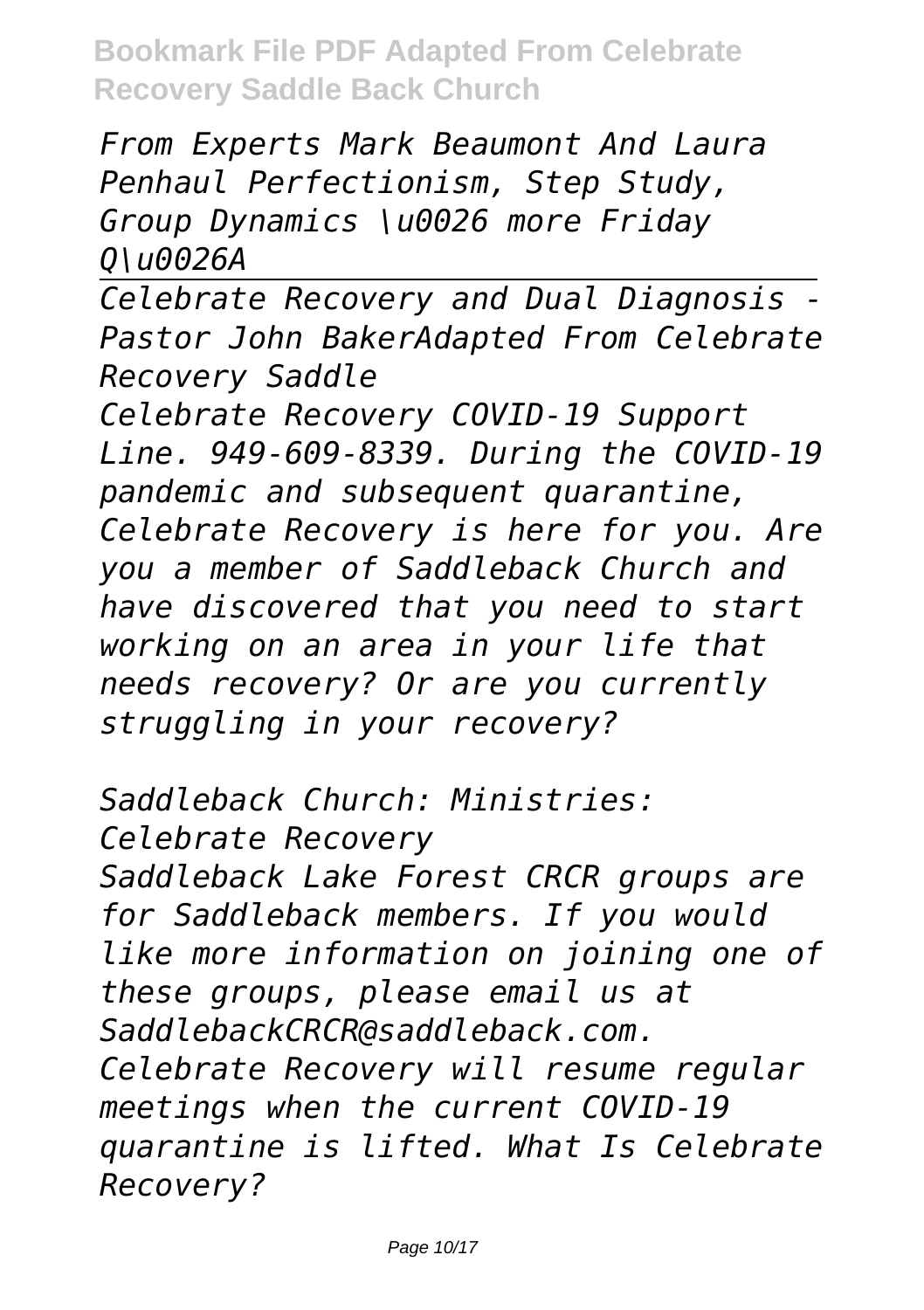*Saddleback Church: Ministries: Celebrate Recovery Celebrate Recovery is a safe place to address destructive or compulsive behaviors, unhealthy relationships, addictions (drugs, alcohol, food, pornography), anger, shame, codependency (addiction to people and control), past abuse and so much more. People can find freedom from any hurt, hang-up or habit that is making their life unmanageable.*

*Saddleback Church: Ministries: Celebrate Recovery Adapted From Celebrate Recovery Saddle Back Church Eventually, you will totally discover a supplementary experience and execution by spending more cash. yet when? pull off you agree to that you require to get those every needs next having significantly cash?*

*Adapted From Celebrate Recovery Saddle Back Church Adapted From Celebrate Recovery Saddle Celebrate Recovery COVID-19 Support Line. 949-609-8339. During the COVID-19 pandemic and subsequent quarantine,* Page 11/17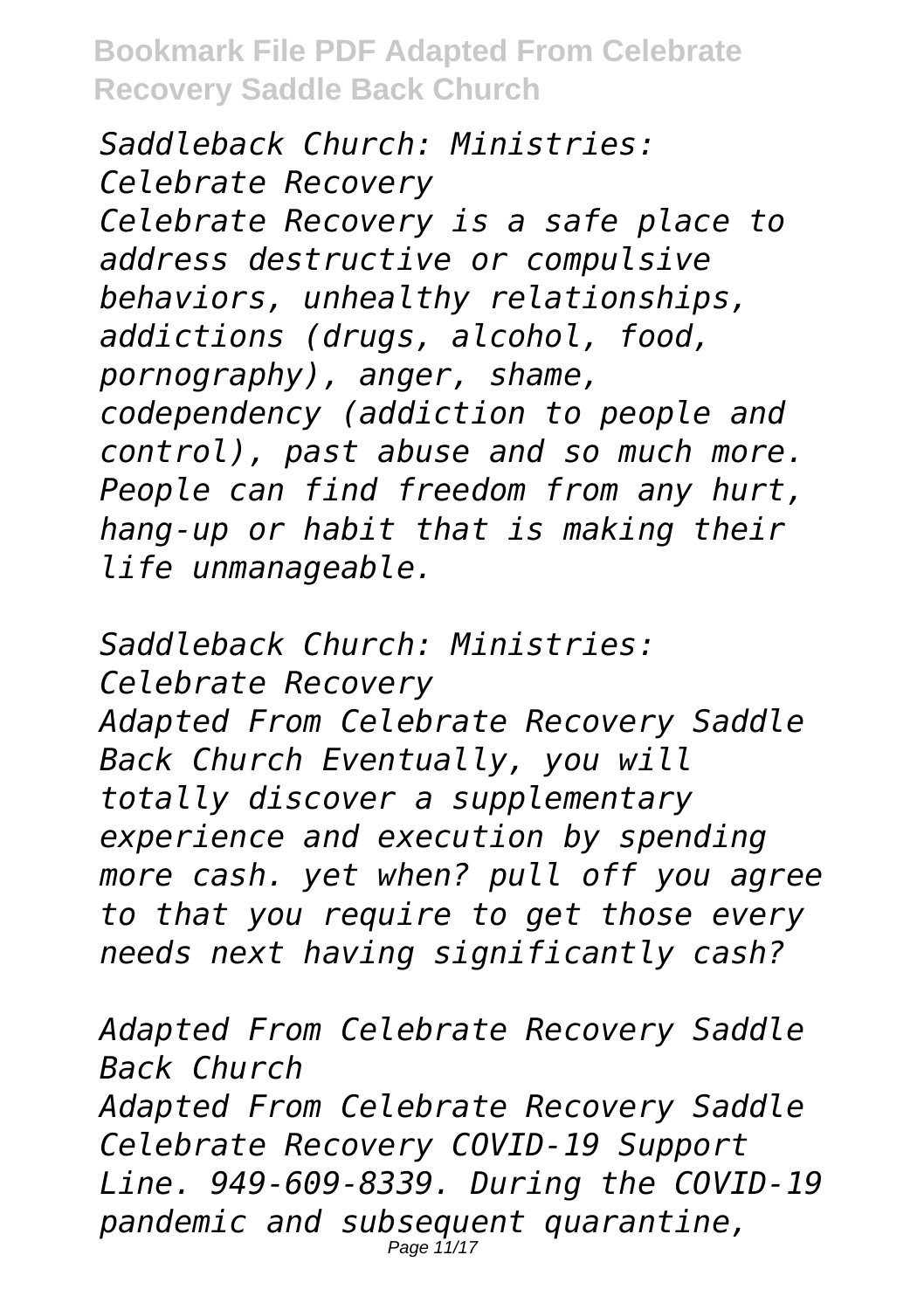*Celebrate Recovery is here for you. Are you a member of Saddleback Church and have discovered that you need to start working on an area in your life that needs recovery? Or*

*Adapted From Celebrate Recovery Saddle Back Church*

*Celebrate Recovery is the number one outreach ministry at Saddleback Church, with over 70 percent of its members now coming from outside the church. The first 10 years were the birth stage of Celebrate Recovery, and now God is calling us to take it to the world. There are now 35,000 Celebrate Recovery churches around the world, and that number continues to grow.*

*History of CR - Celebrate Recovery The purpose of Saddleback Church´s Celebrate Recovery ministry is to fellowship and celebrate God´s healing power in our lives through the "8 Recovery Principles." This experience allows us to "be changed." We open the door by sharing our experiences, strengths and hopes with one another.*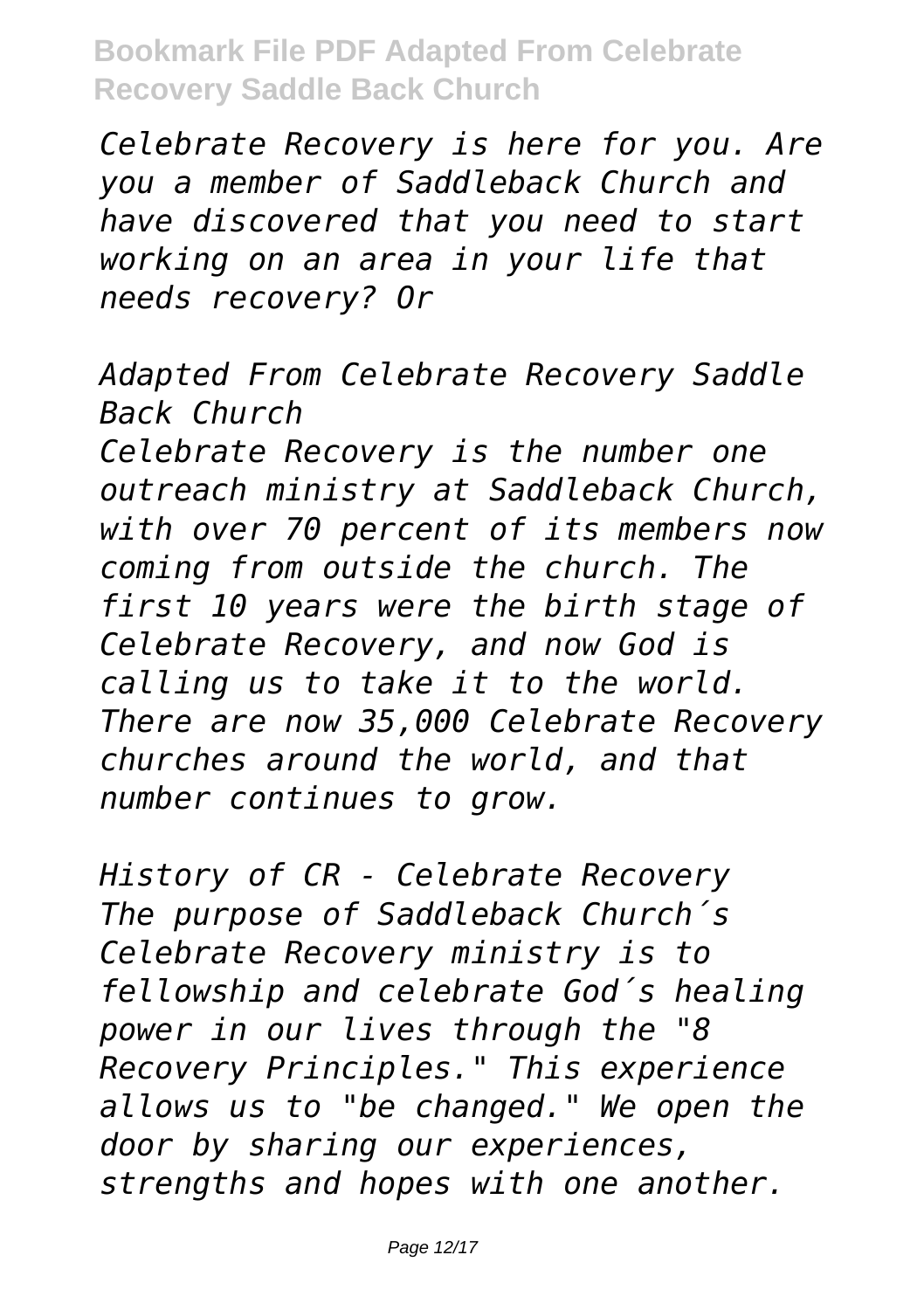*Saddleback Church: Ministries: Celebrate Recovery Celebrate Recovery is a Christcentered, 12 step recovery program for anyone struggling with hurt, pain or addiction of any kind. Celebrate Recovery is a safe place to find community and freedom from the issues that are controlling our life.*

*Celebrate Recovery Homepage • Assisting chaplains and prison volunteers build healthy in-custody churches and healthy ministries including the Purpose Driven Life, Celebrate Recovery, and successive Saddleback Small Group campaigns such as the upcoming "Year of Hope." • Participating in outreach events within prisons or to prisoner's families.*

*Saddleback Church: Ministries: Saddleback Inside Ryan Holladay, pastor of Lower Manhattan Community Church in downtown New York City, grew up at Saddleback Church. As the son of Pastor Tom Holladay and nephew of Pastor Rick Warren, Ryan knows what it means to be* Page 13/17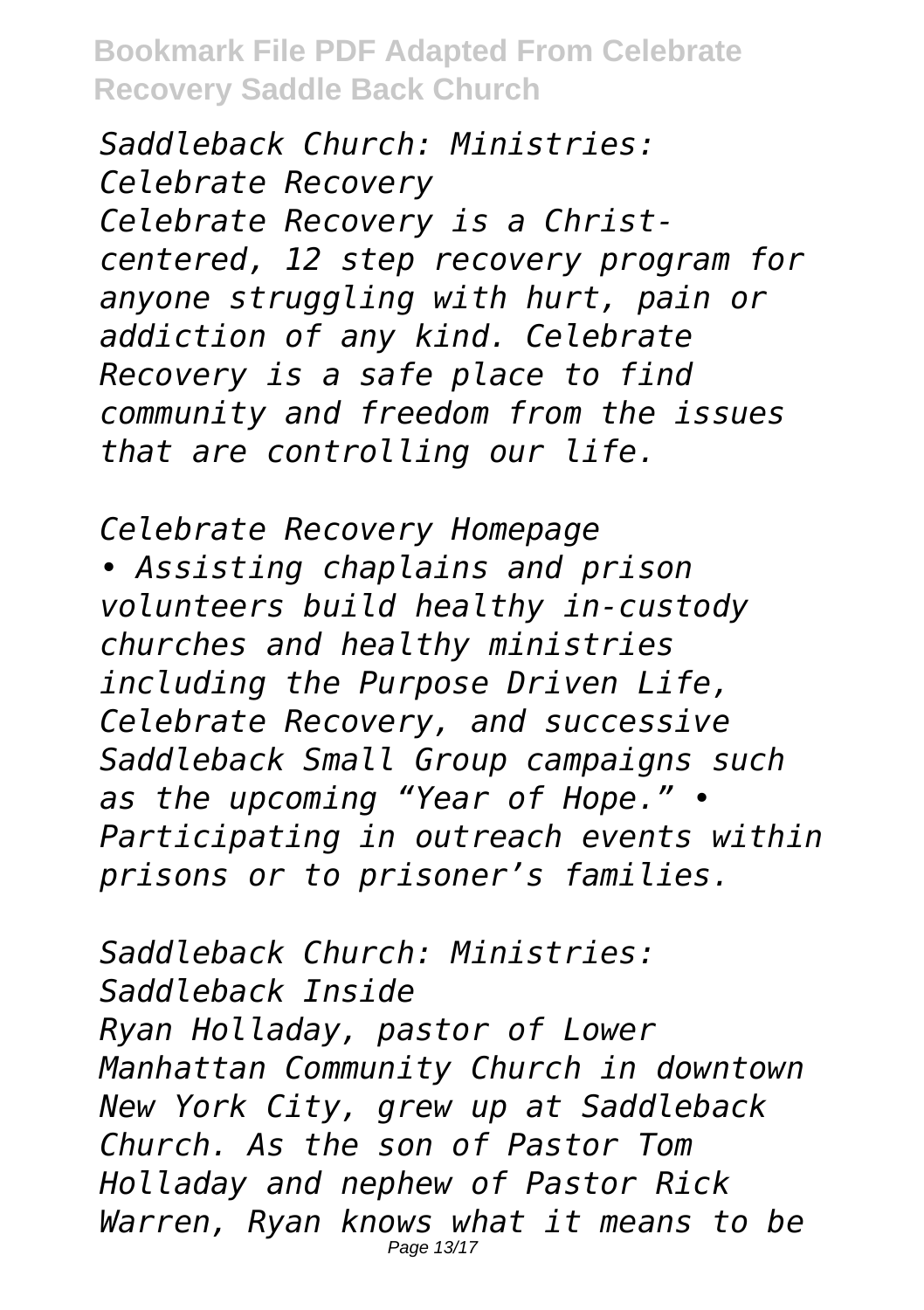*Purpose Driven, having served in Saddleback Kids, Junior High Ministry, and High School Ministry for many years. Join us as we welcome Ryan back to Orange County and watch him ...*

*Saddleback Church: Series: The Annoying Love of God*

*"We are a fellowship of bikers who have found healing in Jesus Christ through the ministry of Celebrate Recovery helping others to realize that change is possible." Our purpose is to share the healing power of Jesus Christ by serving in and promoting the ministry of Celebrate Recovery while continuing to grow in our personal, individual recoveries.*

*Broken Chains - Celebrate Recovery What is Celebrate Recovery? It is a Christ centered, 12 step recovery program for anyone struggling with hurt, pain or addiction of any kind. Saddleback Resources*

*Saddleback Resources - Celebrate Recovery Visit. We are one church in many* Page 14/17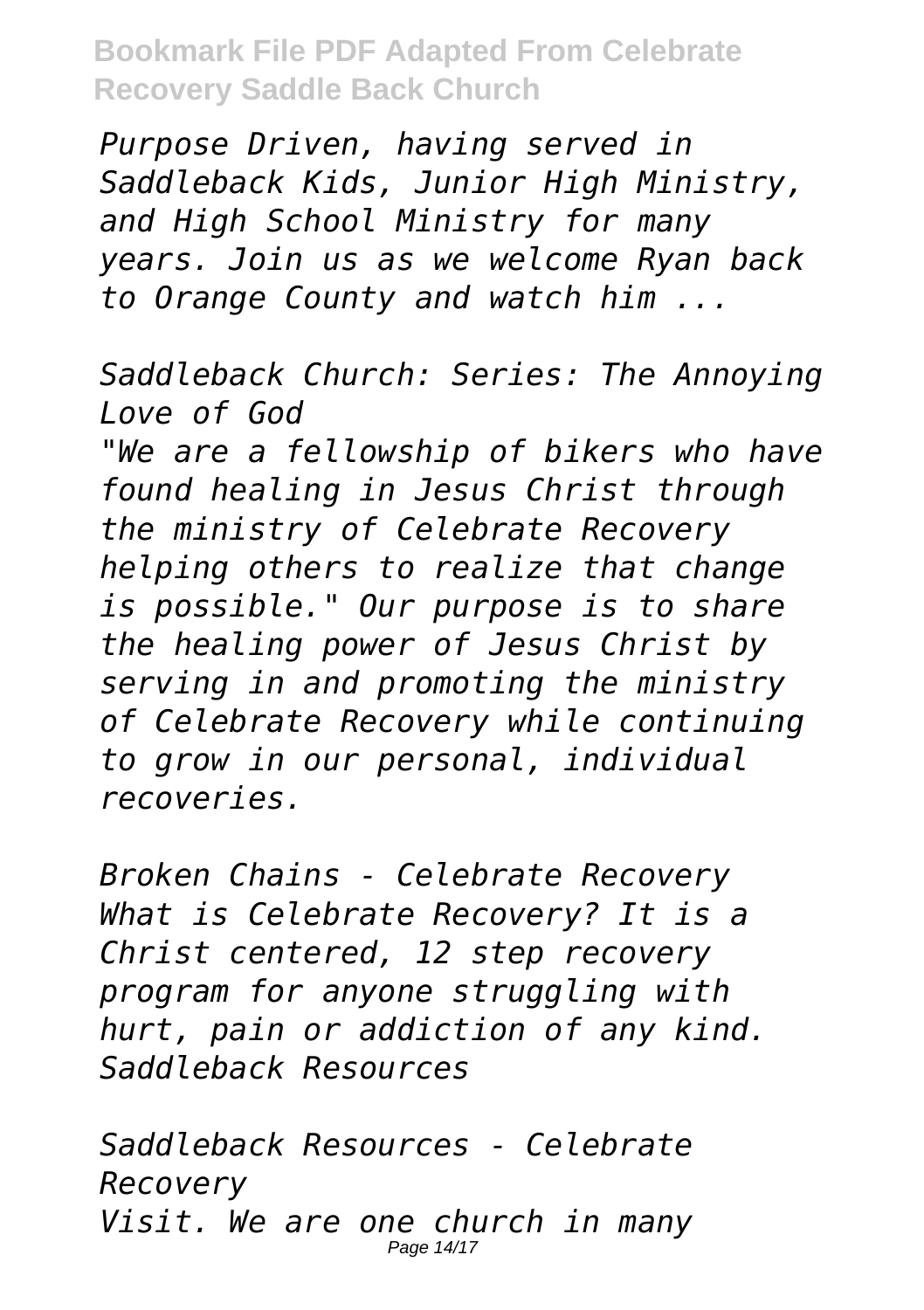*locations. Whether you're from Orange County, Hong Kong, or somewhere in between, we have a campus for you. Check out a campus today.*

*Saddleback Church: Search There is a way which seemeth right unto a man, but the end thereof are the ways of death. (Proverbs:14:12) I recently attended the Celebrate Recovery Summit 2005 at Saddleback Church in Southern California.*

*"A Way Which Seemeth Right..." | thebereancall.org However, many other 12 Step groups follow a similar format, and even those that have adapted their own programs like SMART Recovery, Refuge Recovery or Celebrate Recovery — can use the same basic framework for their own meetings. Both SMART Recovery and Celebrate Recovery use group discussion formats, but meetings of the former includes ...*

*Recovery meetings: What you need to know about a crucial ... Saddleback Church is our home. It is where we worship, fellowship, attend* Page 15/17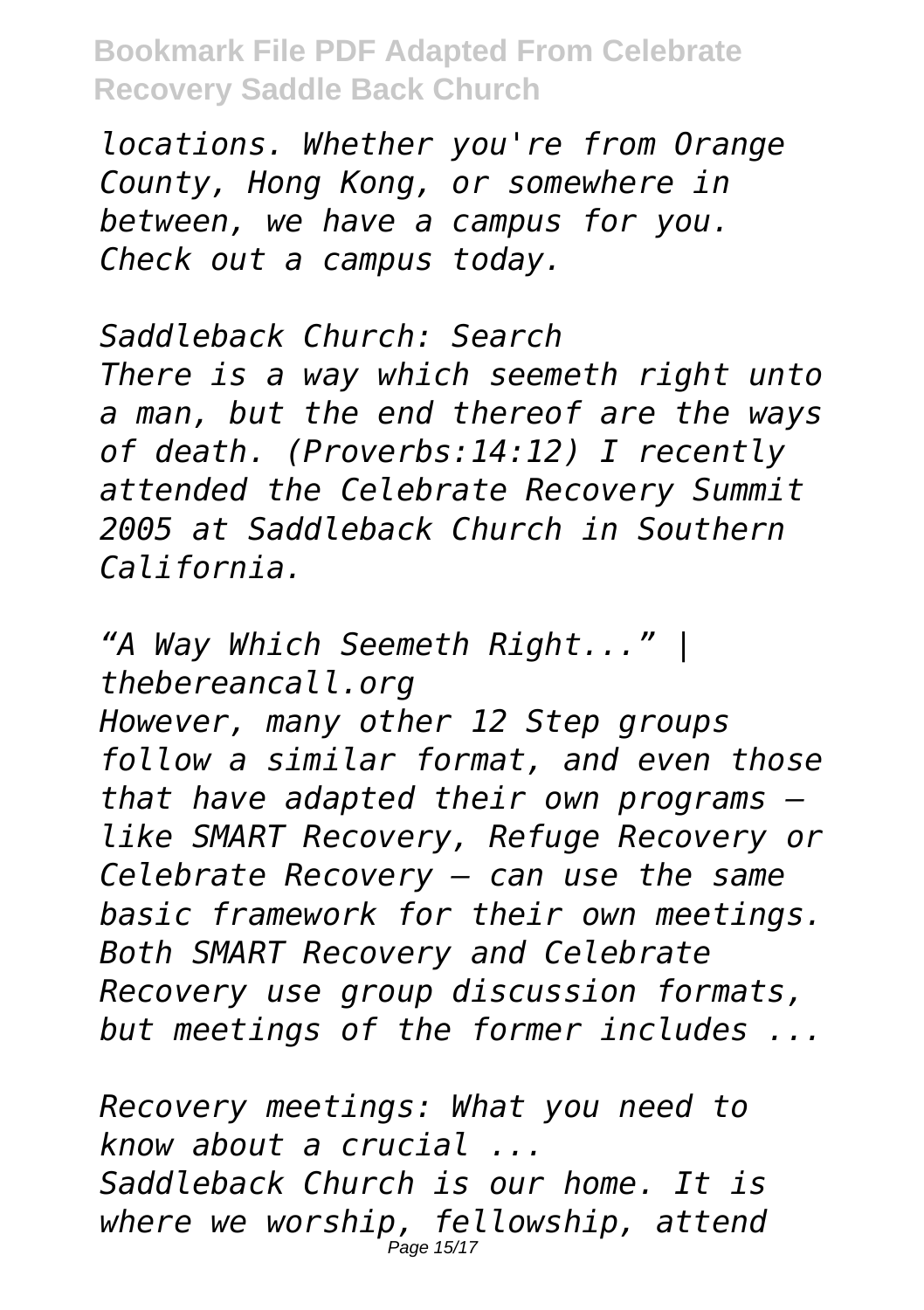*12-step meetings, and Bible studies. Celebrate Recovery® is a Biblical program for helping people overcome their hurts, habits and hang-ups, using 8 principals based on the Beatitudes of the New Testament and 12 Biblical steps to recovery.*

*California Addiction Treatment Ministries | Christ ... He is currently serving there as pastor of Celebrate Recovery and is one of the church's five elders. Over the last 23 years, nearly 27,000 individuals have gone through this Christ-centered recovery program at Saddleback Church. The program is now being used in thousands of churches nationwide.*

*Celebrate Your Recovery - FaithGateway About God. God is the creator and ruler of the universe. He has eternally existed in three persons – the Father, the Son, and the Holy Spirit.*

*About - What We Believe - Saddleback Church Celebrate Recovery® Inside is the prison and jail extention of the* Page 16/17